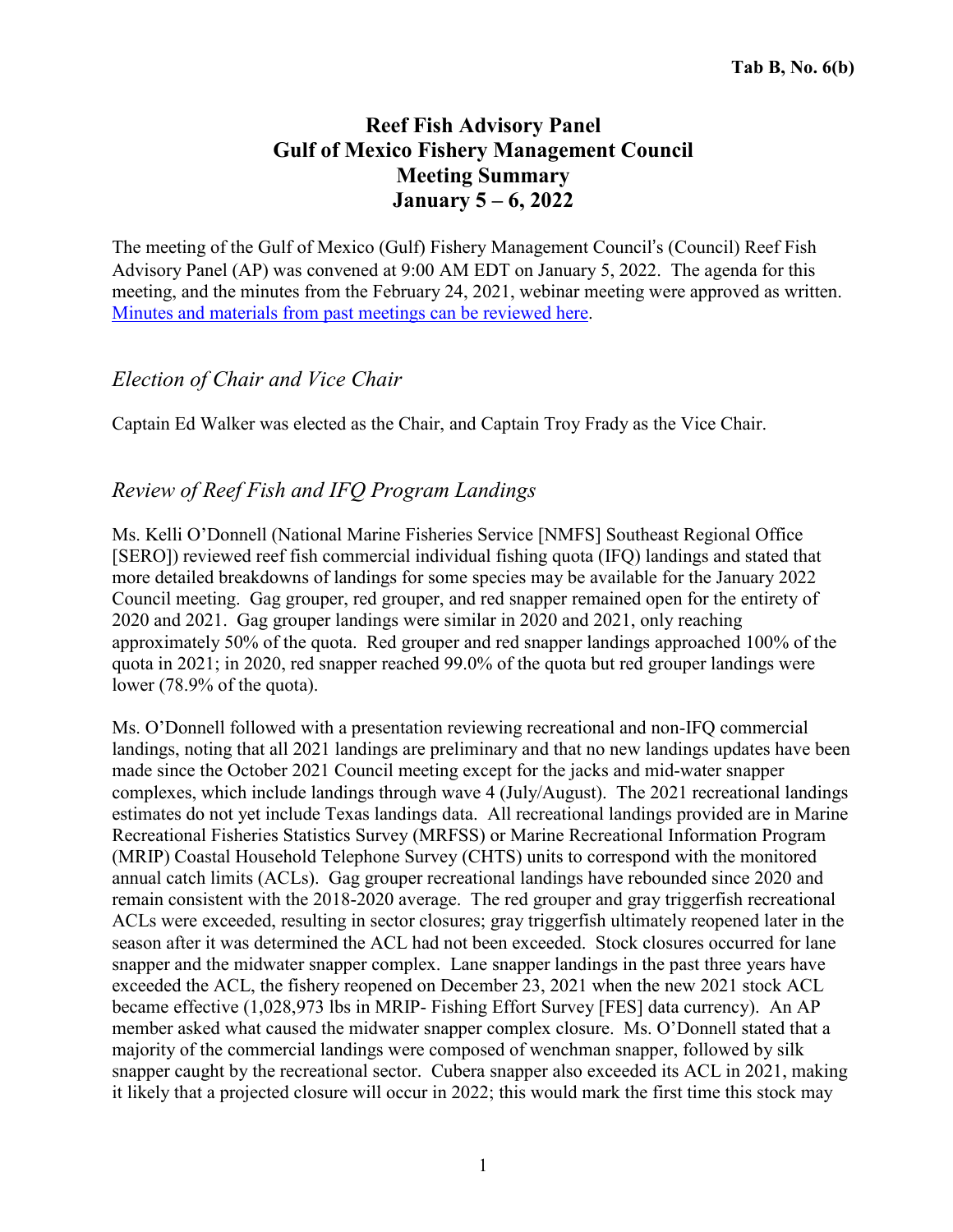experience a quota closure. The jacks complex stock ACL was also exceeded in 2021, making a 2022 projected closure likely. A majority of the commercial landings were almaco jack, with a majority of the recreational sector landings coming from banded rudderfish. An AP member asked why NMFS is so delayed in publishing landings data. Ms. O'Donnell replied that an increased workload makes it difficult to parse out MRIP wave 4 (July and August) species-specific landings data when they are received; thus, landings data are provided as updates only at certain Council meetings.

## *Review of SEDAR 72: Gulf of Mexico Gag Grouper Stock Assessment*

Council staff reviewed an abbreviated version of the SEDAR 72 presentation previously given to the Council's Scientific and Statistical Committee (SSC). SEDAR 72 used updated recreational catch and effort information from the MRIP Access Point Angler Intercept Survey (APAIS) and FES; the latter results in increases in estimates of recreational catch and effort, and in the uncertainty about those estimates. SEDAR 72 found Gulf gag grouper to be overfished and undergoing overfishing, due to variables including successive episodic mortality from red tide events, and generally depressed recruitment over the last decade. In evaluating SEDAR 72, the SSC determined that the current proxy for fishing mortality at maximum sustainable yield ( $F_{\text{MSY}}$ ), currently set at  $F_{MAX}$ , was likely not appropriate for Gulf gag grouper, and recommended a new proxy of F30%SPR that will need to be considered by the Council. The SSC also recommended using the Ecospace model results to estimate natural mortality based on the severity of the 2020/2021 red tide event in the yield projections.

In reviewing the data included in the assessment, AP members remarked that the magnitude of the recreational landings and effort in 1990s and earlier was implausible. An AP member asked whether the MRIP-FES dataset accounts for the number or type of boats that are used for fishing. Mr. Ryan Rindone (Council staff) replied that the number of boats is considered but not the type of boat . AP members noted that private vessels were rarely observed far offshore in the 1980s and 1990s: and therefore, were likely not harvesting such high levels of gag grouper. AP members expressed a lack of confidence in the MRIP data and question their use in management decision making. An AP member continued, stating that it didn't seem feasible that private vessels landed more fish than for-hire vessels in the 1980s. Navigation capabilities were more rudimentary compared to today, the number of vessels was much lower, and the engine technology available to private anglers may have also been a limiting factor. An AP member asked about the large peak in recreational landings in 1983. Mr. Rindone replied that this was likely due to very high landings from a very small number of intercepts. Council staff noted that there are many data used in the assessment, and despite differences in how the data are collected, these different surveys are all indicating a general decline in the gag grouper stock. An AP member thought re-examining the assessment using Florida's State Reef Fish Survey (SRFS) was appropriate given the uncertainty and unreliability of the MRIP-FES data.

**Motion: To recommend to the Council, SEFSC, and SSC that we use SRFS data to rerun SEDAR 72 stock assessment model for gag and get away from glaring and significant estimation issues clearly seen in current 'private recreational and shore landings data, 1965-1995' inputs being used in stock assessment. We urge the Council,**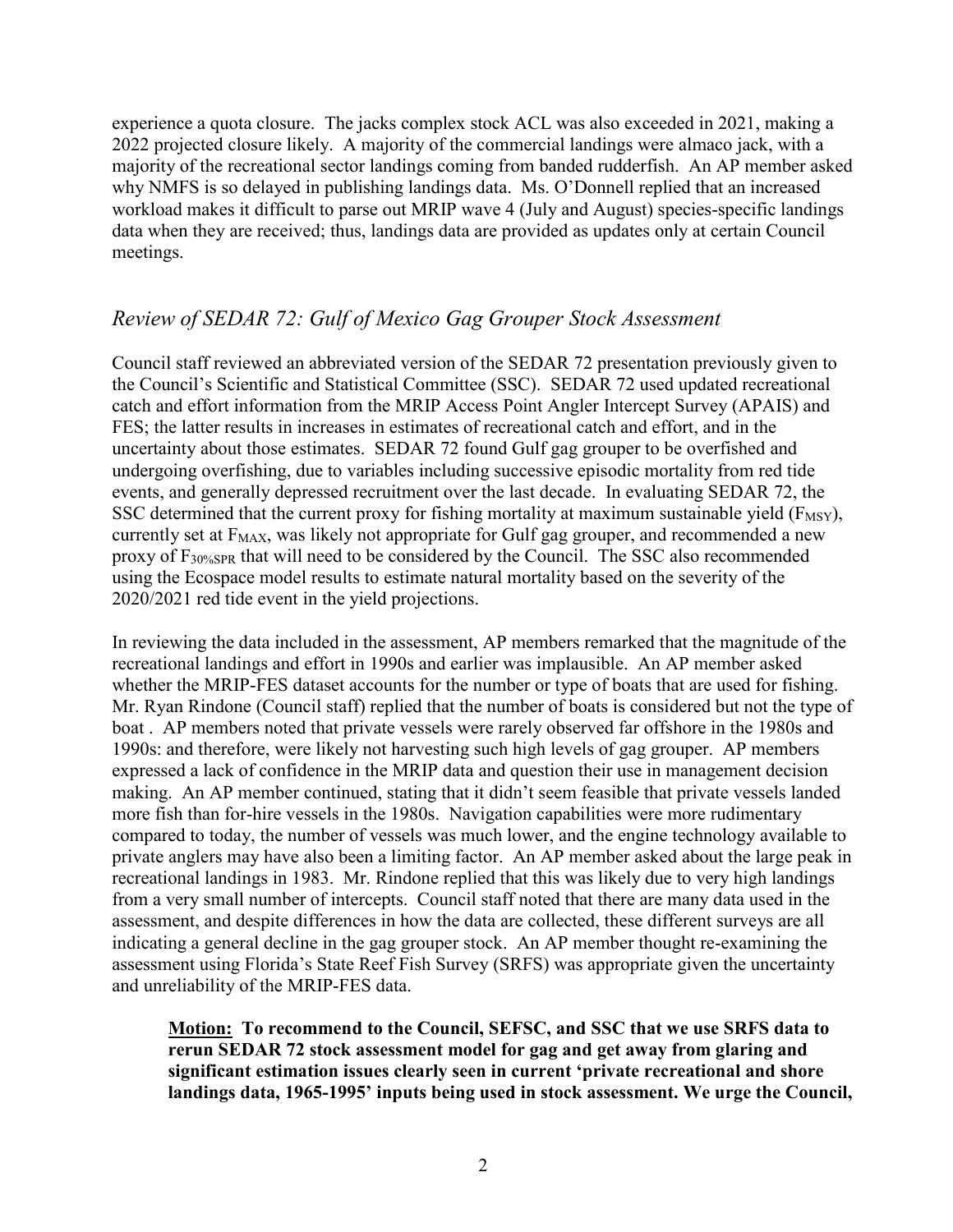#### **SEFSC, and the SSC to ensure this review is completed prior to formulating a rebuilding plan or management changes.**

### *Motion carried unanimously***.**

Mr. Rindone noted that the last strong year class for gag was in 2006-2007. An AP member added that the fishery was experiencing a strong year class now (2021), and that gag grouper seemed to have stronger year classes follow red tide events. Another AP member noted observing recent landings on headboats of gag of very similar sizes  $(26^{\circ} – 29^{\circ})$  total length [TL]). An AP member thought there was a need to use more contemporary information for management, given the time lag between the data collected and when management changes are implemented. Mr. Rindone replied that interim analyses can be used to more quickly update catch limits, and the potential remains to automate the adoption of those catch limits, should the Council decide to do so.

An AP member recalled the new requirement to carry descending devices when fishing for reef fish species, and asked whether that requirement would reduce discard mortality. Mr. Rindone replied that anglers would be required to carry, not to use, those descending devices and education on proper venting techniques would be needed before any of those associated data could be considered for use in a stock assessment.

An AP member asked to see the projected yields by sector, assuming the ACL equals the Acceptable Biological Catch (ABC), and reiterated that high private recreational discards was the main issue with managing gag grouper. Those recreational discards are hundreds of thousands of fish annually and commercial discards are in the thousands of fish annually. The mortality resulting from private recreational discards is the most substantial source of mortality for gag grouper, second only to red tide in any given year.

AP members generally agreed the gag grouper stock is in better shape than estimated by the SEDAR 72 assessment. AP members thought the Council should consider the longest rebuilding timeline to ensure higher yields in the near-term, and to afford more time for scientists to investigate the stock. Ms. Emily Muehlstein's (Council staff) review of the Council's Something's Fishy tool for gag grouper corroborated the observations of AP members, in that fishermen in late 2020/early 2021 reported seeing larger numbers of juveniles. This observation was reported again by AP members in the fall and early winter of 2021. AP members discussed the issue of private angling discards and thought that anglers were likely less aware of the effect of discard mortality, and that additional outreach and education on reducing discard mortality would be critical.

### **Motion: The Reef Fish AP recommends to the Council and the Council's SSC that we do not close the gag grouper fishery in order to avoid loss of fisheries dependent data.**

*Motion carried unanimously***.**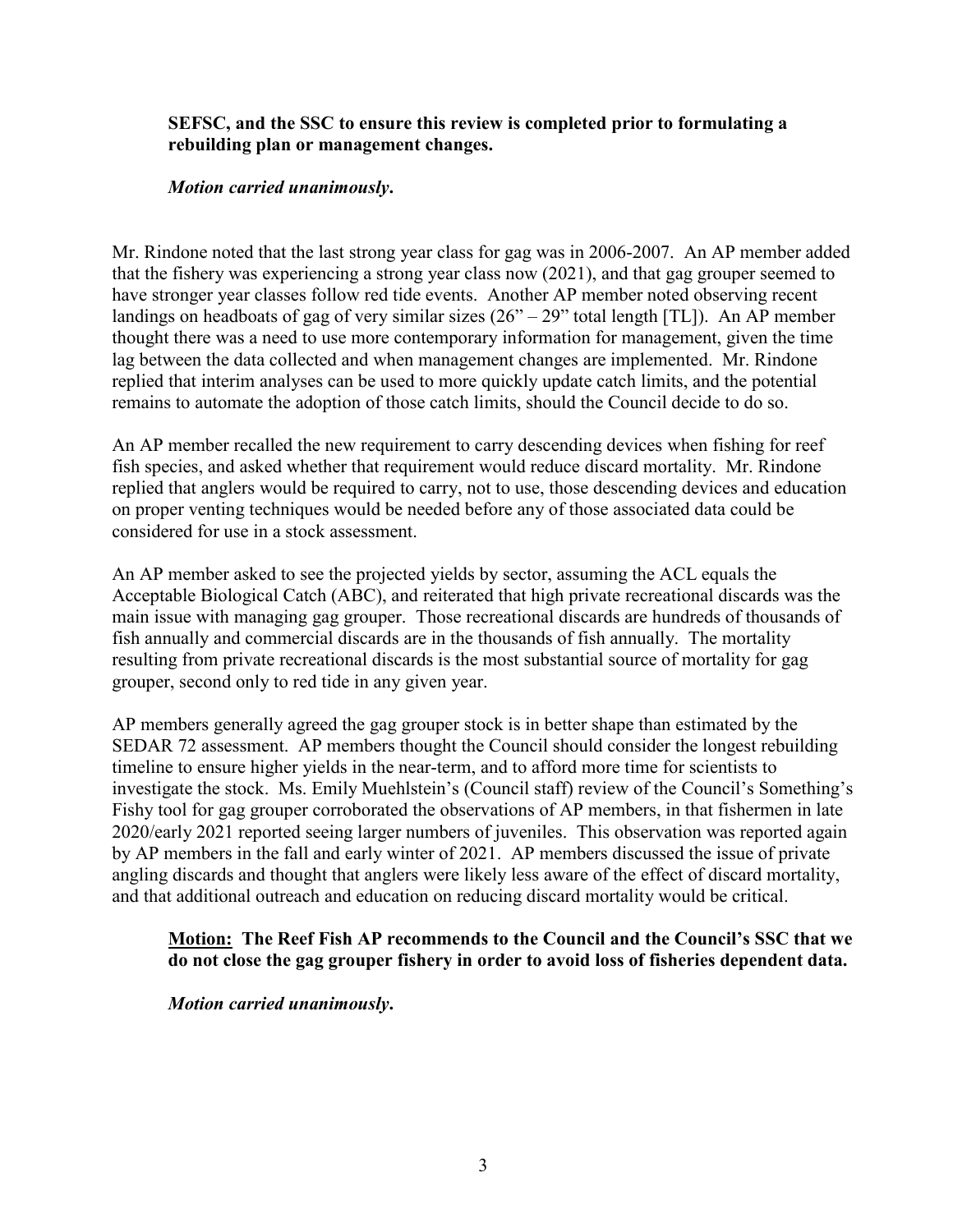**Motion: If the Council must decide on gag management that includes the options presented to the SSC, the Reef Fish AP recommends adoption of the longest time series: F30%SPR under the medium 2021 red tide severity scenario, setting FRebuild at TminX2.**

*Motion carried unanimously***.**

## *Review of SEDAR 68: Gulf of Mexico Scamp Research Track Assessment*

Council staff reviewed the SEDAR 68 Gulf of Mexico Research Track Assessment of scamp and noted that the presentation was merely for informational purposes; the operational assessment will begin in January 2022 and will be the assessment from which management advice can be recommended. Unlike other species, scamp is data-poor and does not have a uniform data set, in that there are some gaps in fishery-independent indices of relative abundance. For stock identification purposes, the Gulf stock is separated from the South Atlantic stock at the Council jurisdictional boundary. The age at which 50% of female scamp reach sexual maturity is 3.4 years, and nearly all female scamp is mature at 7-8 years. A two-gender model was used in the assessment with the first transition from female to male occurring at 3 years. The SEDAR 68 Data Workshop recommended combining spawning stock biomass (SSB) of male and female scamp, as scamp does not exhibit a 1:1 sex ratio and males are generally larger than females. Commercial discard mortality was estimated at 47% and 68% for vertical line and bottom longline gear, respectively. Recreational discard mortality was estimated at 26%; although, total recreational discards, before applying discard mortality, are self-reported and highly uncertain. Commercial landings (in pounds gutted weight) and recreational landings (numbers of fish or weight) input in the assessment spanned from 1986-2017; however, landings data will be updated in the operational assessment with more recent years of data. A comparison of landings indicates the commercial fleet harvests the majority of scamp, but charter and private recreational landings have increased in recent years. Indices of relative abundance show evidence of recent declines, except for the Reef Fish Observer Program Vertical Line Index which estimated an increase.

Mr. Rindone summarized the model configuration and stated that there were some key issues raised including: mortality of age-0 juveniles has increased and was originally considered to be too low; selectivity of fleets needs to be reconsidered; total commercial discards, before applying discard mortality, are overestimated in 2005 and prior years, but underestimated in recent years while discards in the recreational fleet are highly variable, and headboat discards are underestimated; and, the model fit for the spawner-recruit relationship is poorly defined.

A number of outstanding issues will be addressed for the SEDAR 68 operational assessment: reevaluation of maximum and asymptotic length; the representativeness of age and length data, including 2003-2012 age data and re-estimation of the growth curve; updates to the ageing error matrix for Gulf samples; consideration of using priors or fixing some selectivity and retention parameters to stabilize the model; and, subsequently investigating retrospective bias with inclusion of more recent data.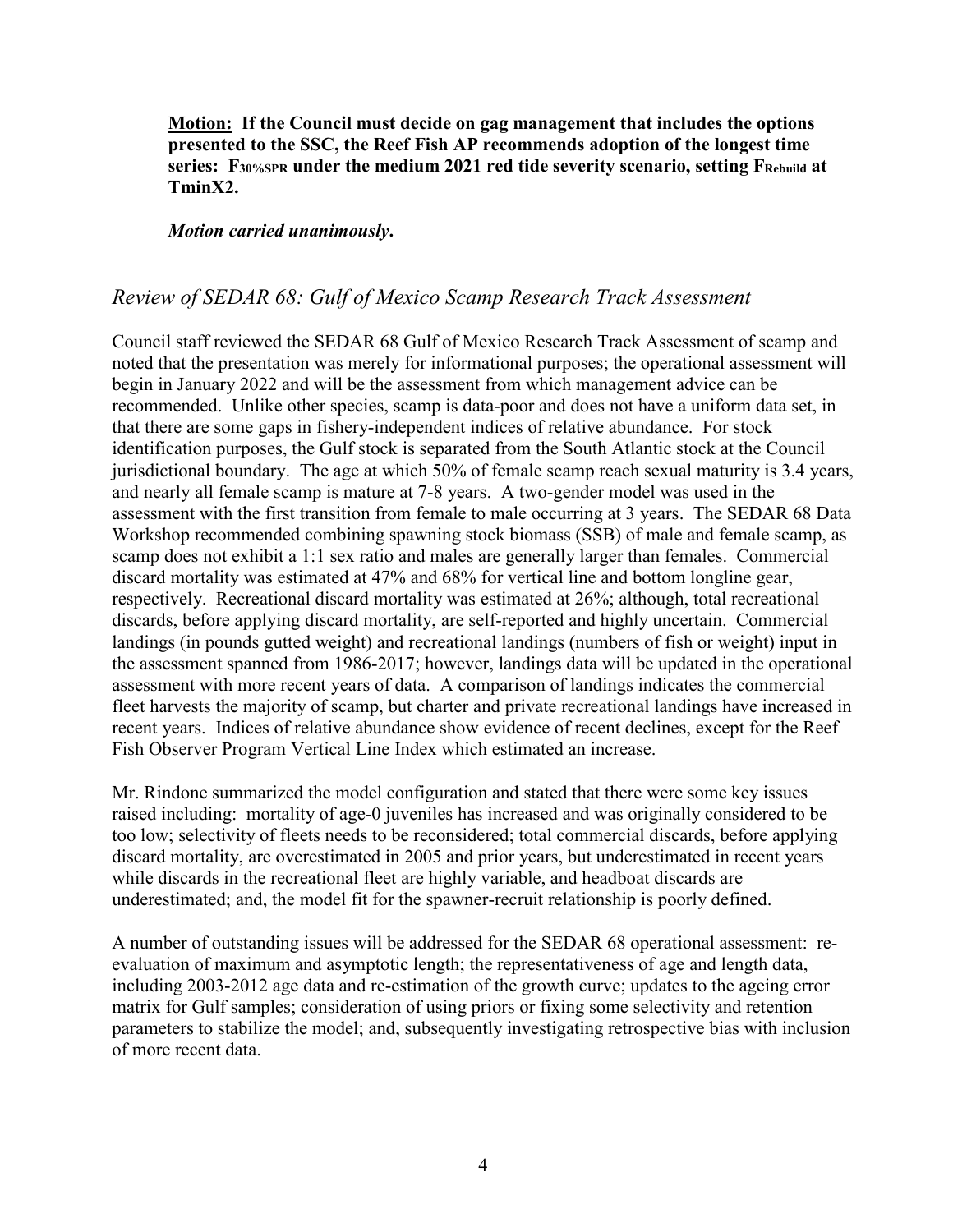Ms. Emily Muehlstein (Council Staff) provided an overview of the Something's Fishy tool for scamp that was deployed from February 25 to March 25, 2020. Thirty-six responses were received but only 32 were analyzed due to repeat responses. A majority of the respondents were recreational anglers. Manual overall sentiment analysis showed a greater proportion of negative responses than the automated analysis, which showed a fairly even split amongst all sectors. Most responses originated from central Florida.

An AP member asked if scamp is experiencing a downward trend overall, or if the stock is stable. Mr. Rindone responded that stock status cannot yet be estimated, as the terminal year of the research track assessment was 2017; the operational assessment will include 2018 – 2020 data and will generate management advice. AP members then reviewed the one recommendation made by the SSC that the research track assessment base model represents the best scientific information available (BSIA), and is appropriate for use in the SEDAR 68 operational assessment. Mr. Rindone stated that the SSC should have the opportunity to review the operational assessment before September 2022, after which it will be reviewed by the Council.

# *Review of SEDAR 70: Gulf of Mexico Greater Amberjack Operational Assessment*

Council staff reviewed the projection results from SEDAR 70. The assessment determined that, despite several recent changes in management to reduce harvest, Gulf greater amberjack is overfished and undergoing overfishing. Observed recruitment has been well below the long-term average in the last ten years and is likely contributing to the depressed state of the fishery. To achieve a rebuilt stock by 2027, substantial reductions to catch levels will need to be implemented. Responses from the Council's Something's Fishy tool indicated that fishermen were generally observing greater amberjack, mostly in the western Gulf, but many respondents expressed frustration with the many recent changes to greater amberjack management. Council staff also presented catch levels at several allocation scenarios for the AP to consider.

The AP asked for clarification on what was used to inform the various allocation scenarios in the projection analysis. Council staff responded that historical catch across different years was used to explore the various allocation scenarios. In general, years where there was a substantial change in data collection procedures (the beginning of MRIP [1981], identifying greater amberjack at the species level from the generic "jack complex" [1983]) were used to establish the allocation time series considered.

The AP inquired about the Council's sector reallocation policy and asked about the mechanisms required for initiating a reallocation. The Council has two policies regarding allocation. The first policy statement outlines the procedural directives for setting allocation. The second describes the Council's allocation review policy and provides timelines for allocation review for several managed species. Currently, greater amberjack allocation is due for review in 2025; however, the Council is at liberty to review allocation at an earlier date when presented with new information that may affect allocation determinations (i.e., the recent change to MRIP FES). The AP acknowledged that the policies were important to understand and requested a presentation on the Council's allocation policies at a future meeting. Many AP members expressed concern about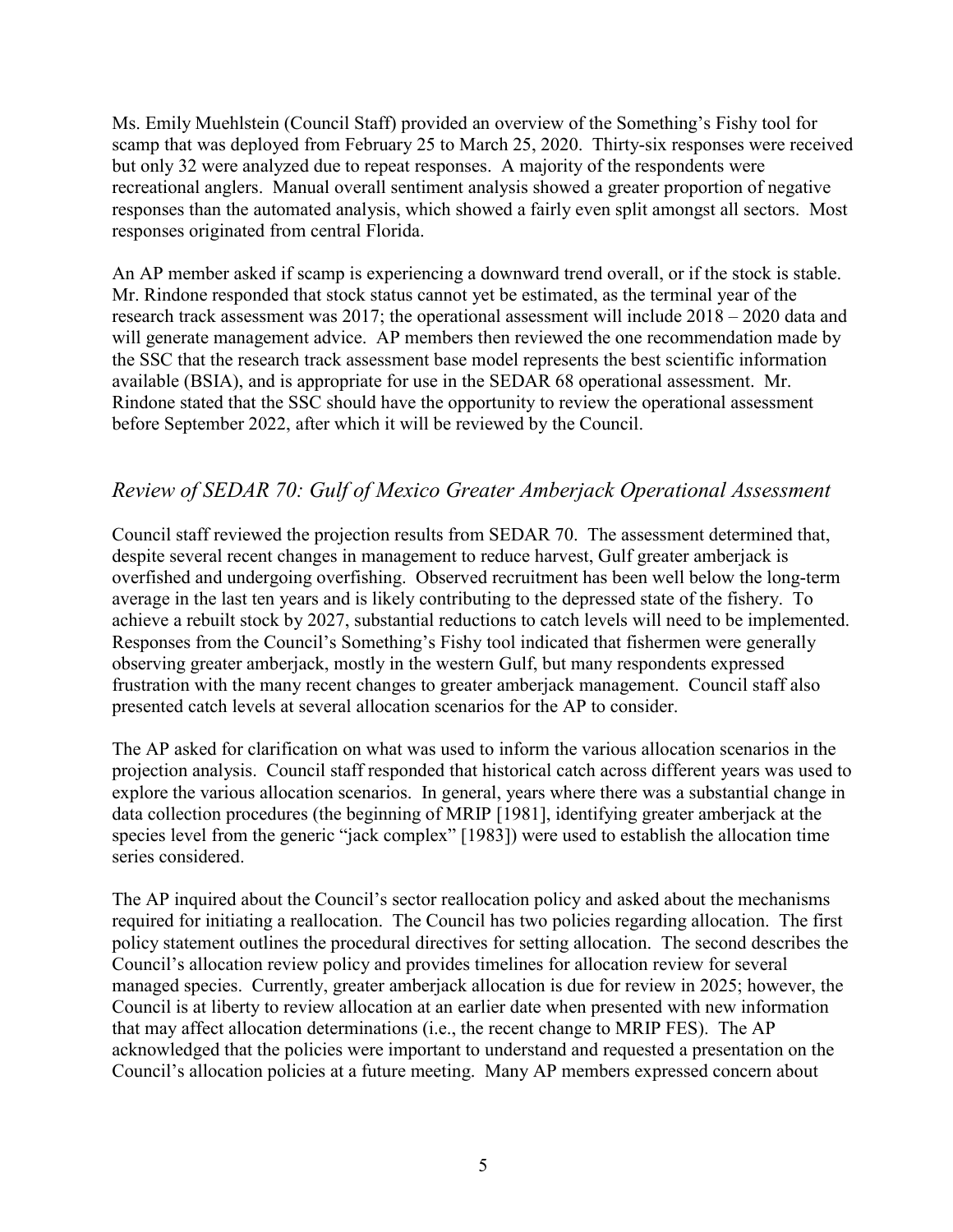how recent changes to MRIP-FES would continue to drive reallocation in greater amberjack and other recently assessed species.

**Motion: Request that Council/NMFS staff compile and present discard and discard mortality data by species and sector and year for all mixed-use species in the Gulf. Commercial data should be broken down by gear type (longline, vertical line) and recreational sector data should be broken down by subsector (charter for-hire, headboat, private angler+shore), as feasible. Include data sources where available.**

*Motion carried unanimously***.**

An AP member presented a table using data from SEDAR 70 that compared the number of discards between the commercial, for-hire, and private recreational vessel fleets. These data indicated that private recreational vessels discard many times more fish than the other two sectors. Council staff clarified that discards are difficult to estimate. In the commercial sector, discards are reported by at-sea observers, but those coverage levels are low compared to total commercial effort  $\sim$  <1% of all commercial reef fish trips). In the recreational sector, discard data are self-reported and difficult to verify. Discard mortality largely comes from empirical literature sources, stakeholder input, or estimated from similar species. Another AP member reminded the group that the recent management changes to greater amberjack (size limit and seasonal closure) are likely greatly contributing to those results. Several AP members reiterated that the stock appears to be in poor shape and agreed that the recent changes to greater amberjack management should remain constant in an effort to better interpret the results of future stock assessments.

**Motion: To recommend to the Council to adopt FRebuild as recommended by the SSC, for the current sector allocation, and to not make any other management changes to greater amberjack until 2026.**

*Motion carried unanimously***.**

## *Discussion of Draft Snapper Grouper Amendment 44 / Reef Fish Amendment 55*

Mr. Rindone presented a brief summary of the status of Snapper Grouper Amendment 44 / Reef Fish Amendment 55, which is a joint amendment to both fishery management plans for the Gulf and South Atlantic Councils' management of southeastern U.S. yellowtail snapper. The yellowtail snapper stock was found to be healthy during the Councils' SSC review of the SEDAR 64 stock assessment, which used data through 2017 and incorporated recreational catch and effort data from MRIP-FES. At its December 2021 meeting, the South Atlantic Council recommended updating the SEDAR 64 stock assessment with data through 2020 to ensure that subsequent actions considered by the Councils use the most recent data available; the Gulf Council will consider the same decision at its January 2022 meeting.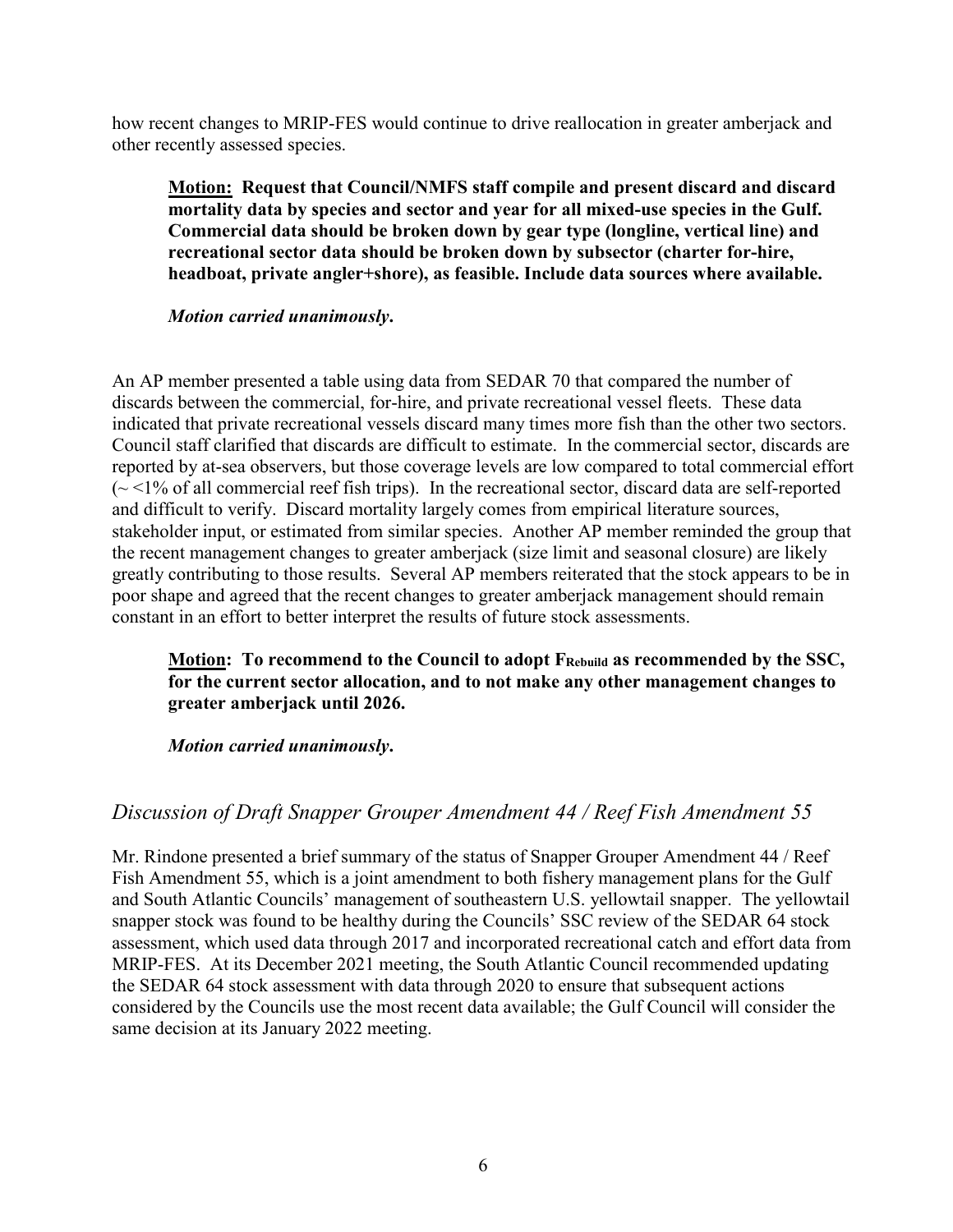# *Discussion: Southeast For-Hire Integrated Electronic Reporting Program Proposed Rule Changes*

Dr. Michelle Masi (Southeast Fisheries Science Center [SEFSC] Staff) provided an updated report on the progress of the Southeast For-hire Integrated Electronic Reporting (SEFHIER) Program. Phase II of the program, which will require the use of a vessel monitoring system (VMS), will be implemented on March 1, 2022. The update indicated that approximately 500 Gulf and 170 dual Gulf/South Atlantic permit holders have yet to register with the program. An AP member asked whether efforts had been made to reduce duplicative hail-out reporting for dual-permitted for-hire and commercial permit holders. SERO staff indicated that they were aware of the issue and were looking into a solution.

#### SEFHIER COLREGS

At its September 2021 meeting, the Data Collection AP suggested the use of the "International Regulations for Preventing Collisions at Sea" demarcation lines (COLREG) as a way to reduce the multiple hail-out reporting requirements when moving short distances for non-fishing trips (e.g., fueling, supply runs, picking up customers). SERO staff indicated that the Florida Keys presented a challenge, since COLREG lines in this area are not clearly defined. A SEFHIER demarcation line could be established, but would take some time to develop and would require Council approval. SERO staff also expressed concern about fisherman awareness when crossing demarcation lines. SERO staff presented some alternatives to COLREG lines including modifying the trip declaration form to indicate that minor stops were being made before the fishing trip, or altering the declaration definition in the regulations to allow for stops before fishing. SERO staff stated that they were willing to explore other options as recommended.

An AP member indicated that SEFHIER software vendors should have the ability to construct a geofence around a homeport location that could be used as a demarcation line. SERO staff indicated that this avenue could also be explored. The AP reported that several captains are frustrated with the rollout of the program. Participant buy-in has been challenged due to overly burdensome hail-out requirements. The AP noted that several permit holders are operating without previously registering for the program, and they are not being engaged by SERO in the same manner as program participants. This is discouraging for participants who have been involved in the program for some time.

An AP member asked for clarification about the need to declare when fishing in state waters. SERO staff stated that since the SEFHIER program is associated with federal for-hire permits, hail-out and reporting would be required of those participants regardless of where fishing occurs. Another AP member asked whether working on the hail-out exemption would delay the implementation of Phase II. SERO staff indicated that it would likely not affect implementation timing, but cautioned that agreeing upon and establishing a demarcation line through the Council process could take time. Additionally, dual-permitted vessels have different hail out forms which are submitted to a different database, which may confound the goal of reducing duplicative reporting.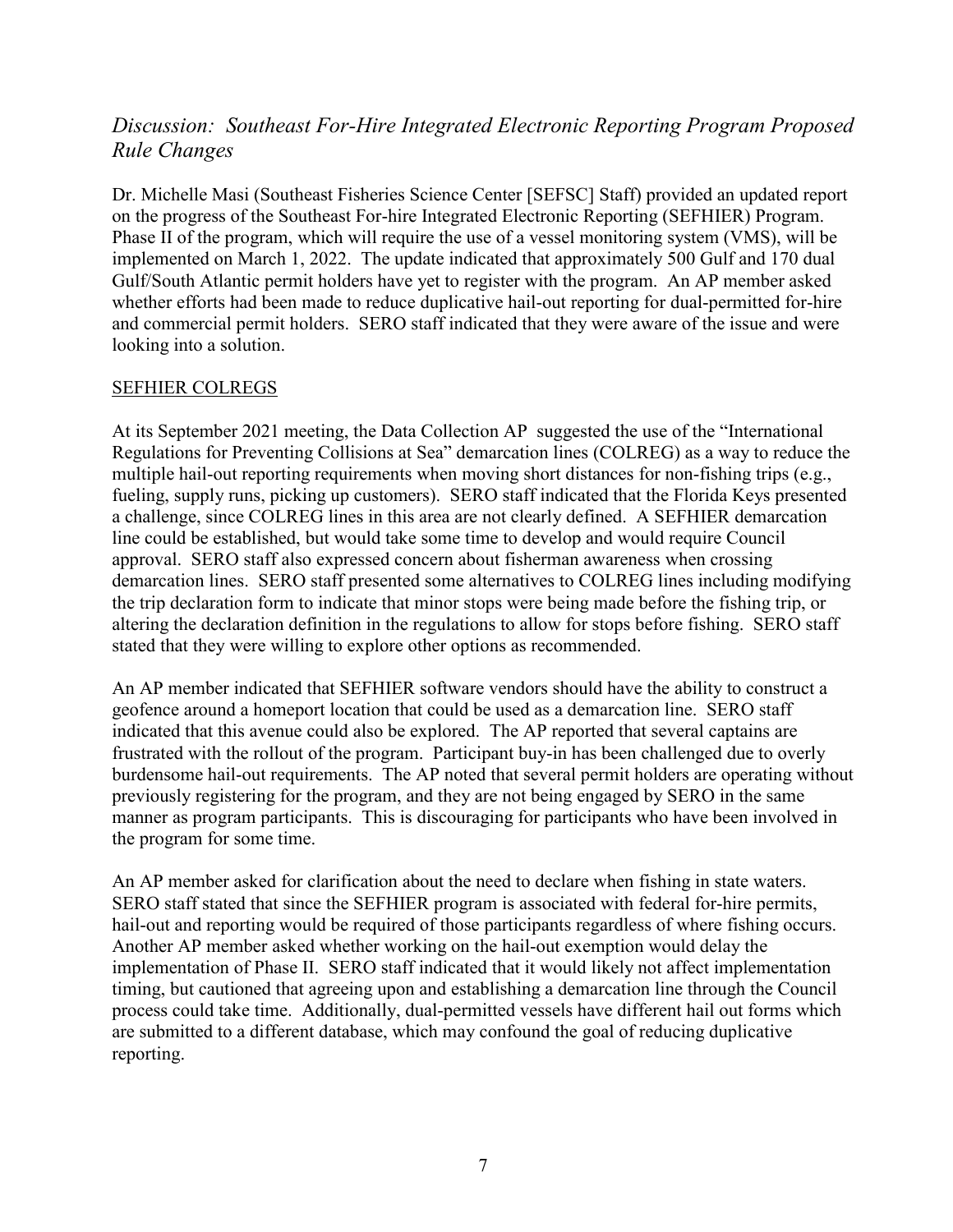#### Autofill Reporting

During recent Council public testimony, several SEFHIER participants requested options for autofilling data fields that do not change between trips. SERO staff presented that one-stop reporting (OSR) can cover data collection across multiple programs. Currently, the Atlantic Coastal Cooperative Statistics Program's eTrips software has the capability for OSR, but is presented quite differently from the widely used VESL application used in the SEFHIER program. While eTrips is OSR, it requires the completion of a number of other data fields not required by the SEFHIER program. The eTrips software has been conditionally approved for SEFHIER despite requiring more auto-filled fields than currently allowed for the program, to account for collection of data required by other programs. Technical specifications for the SEFHIER program do allow for autofilling certain fields (vessel registration number, vessel name, time zone). Vendors have also created "favorites" for some fields.

**Motion: In agreement with the Data Collection AP, the Reef Fish AP recommends the Council take whatever necessary action to work with NMFS to revise the SEFHIER program to allow vessels to move within a predefined demarcation line without declaring. If a vessel intends to fish, inside or landward of a predefined demarcation line the requirement to hail out would apply. If seaward of a predefined demarcation line, regardless of the intent to fish, the requirement to hail out would apply.**

#### *Motion carried unanimously***.**

## *Discussion: Draft Framework Action: Modification to Location Reporting Requirements for For-Hire Vessels*

Council staff reviewed the draft framework action to allow an exemption for SEFHIER program participants in the event of VMS equipment failure. The AP discussed the draft document for the first time after its review by the Council, Data Collection AP and Law Enforcement Technical Committee earlier in 2021. Ms. Carly Somerset (Council staff) provided an overview of the draft document's purpose, background information to contextualize the content, and explained the updates that have been made to the document based on recommendations provided by the various APs and Committees that have reviewed it. The AP agreed with the Council's removal of the commercial sector from consideration in the document.

#### **Motion: The Reef Fish AP recommends the Council continue to work on this document as it stands currently, independent of the commercial sector.**

### *Motion carried unanimously***.**

AP members noted that removal of the commercial sector, and therefore any exemptions for commercial permit holders, poses a problem for dual-permitted vessels. Dual-permitted vessels must comply with the more restrictive regulations, and therefore will have to have an operational VMS onboard at all times regardless of trip type. An AP member commented that removal of the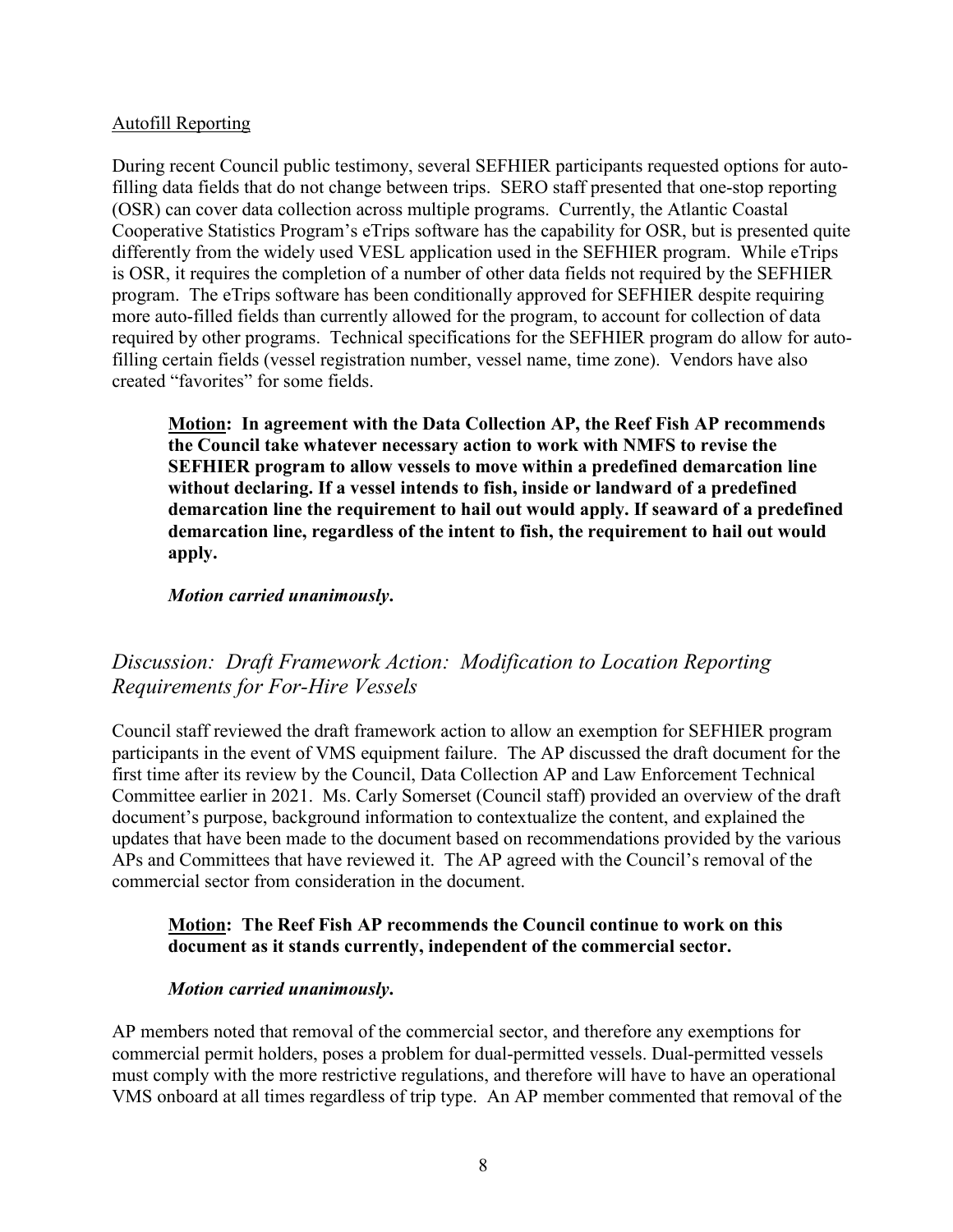commercial sector from the document will hopefully help progress the framework action to be finalized quickly. Ms. Somerset explained that the Council modified the document at its last meeting by removing the three-day exemption option under Alternative 2, and replacing it with a 14-day option.

**Motion: The Reef Fish AP recommends for the document Framework Action: Modification to Location Reporting Requirements for For-Hire Vessels, in Action 1, Alternative 2, make new added Council sub-option of fourteen days the AP recommended alternative.**

*Motion carried unanimously***.**

### **Motion: The Reef Fish AP recommends for the document Framework Action: Modification to Location Reporting Requirements for For-Hire Vessels, In Action 1, Alternative 3, make option 3c the preferred.**

**Alternative 3:** Create an exemption to the VMS requirement to address equipment failure and set a limit on the number of times a permit holder can request the exemption each calendar year, per vessel:

**Option 3c:** The permit holder may not request more than three exemptions per vessel per calendar year.

#### *Motion carried unanimously***.**

An AP member asked if a permit holder has to apply for multiple exemptions if one 14-day exemption isn't enough time to replace or repair the unit. Discussion of the change from a 3-day option to a 14-day option noted current supply chain issues and slower shipping times. A longer exemption period would provide captains with more flexibility and time to replace or repair VMS units, especially if a failure occurs over a weekend or holiday. Ms. Somerset responded that there is currently no regulatory stipulation that prevents permit holders from making sequential exemption requests; however, Dr. Jessica Stephen (SERO) stated that multiple consecutive exemptions from multiple vessels could impact data validation. Another AP member commented that trust between SEFHIER program participants and NMFS needs to remain a priority, and that he didn't appreciate the sentiment of distrust on behalf of NMFS that captains are assumed to be trying to undermine or disregard program requirements. The AP member also requested that dualpermitted vessels be treated as having individual permits so that the exemption for for-hire permits would apply, even if the vessel has another permit with more restrictive VMS requirements.

*Discussion: Draft Framework Action: Modifications to Vermilion Snapper Overfishing Limit, Acceptable Biological Catch, and Annual Catch Limits*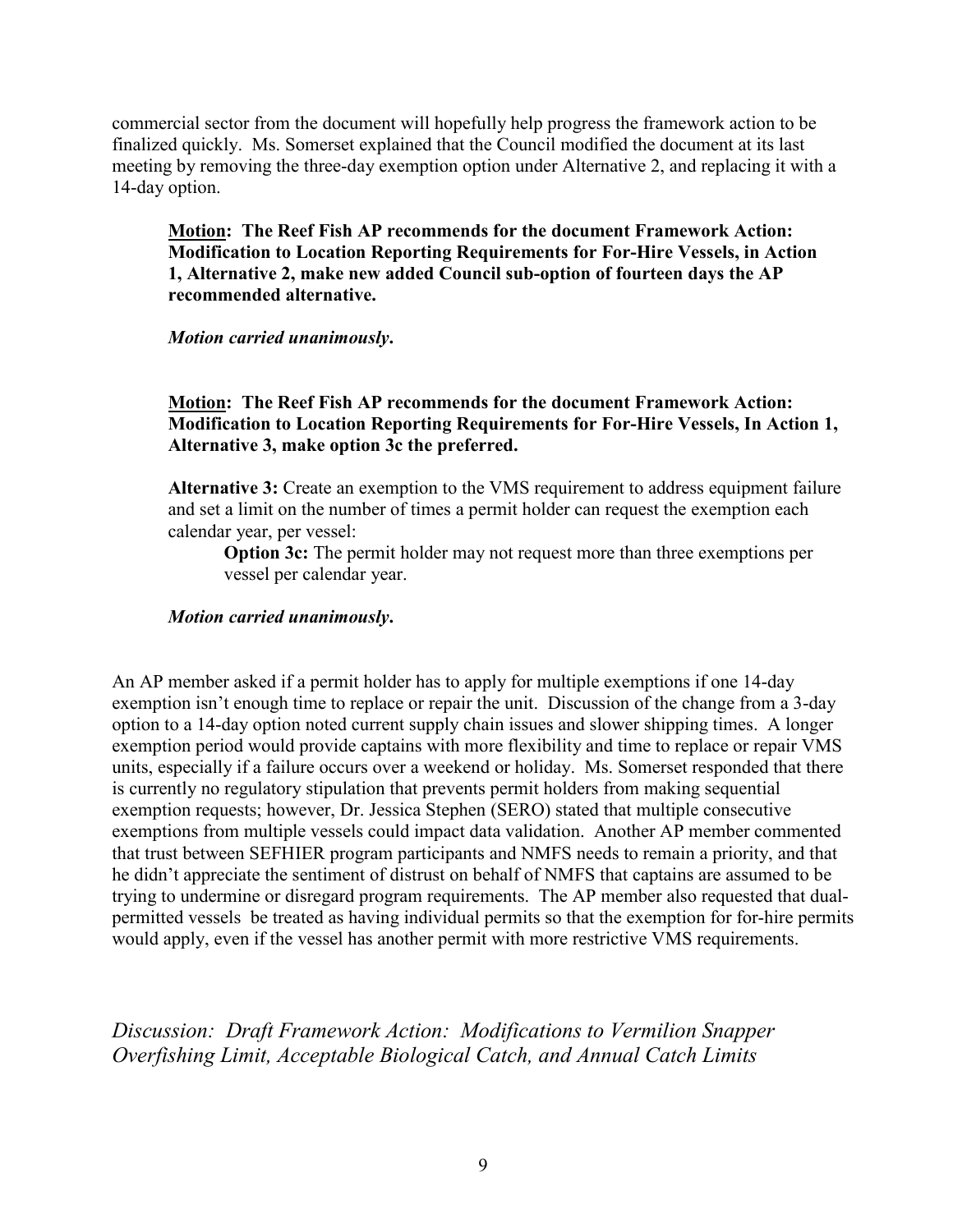Council staff reviewed the draft framework action to modify catch limits for vermilion snapper, based on the results of the SEDAR 67 stock assessment. This assessment indicated vermilion snapper is sustainably harvested, with 2015 and 2016 representing the best years of recruitment on record. SEDAR 67 used updated recreational catch and effort information from the MRIP APAIS and FES surveys; the latter results in increases in estimates of recreational catch and effort, and in the uncertainty about those estimates. Staff reviewed the single action in the framework action and its alternatives. AP members questioned the projected ABC values for the stock, and whether those catch limits were plausible. Staff replied that conversions to FES were not uniform by year, and varied by species. Staff added that exceptional recruitment is also contributing to projected increases in catch limits. AP members discussed the recent landings and again noted their skepticism of relying on recreational landings adjusted to MRIP-FES. The AP noted that after the results of SEDAR 42, which recommended a significant increase in red grouper catch limits, commercial fishermen remarked that the catch limits may be too high. An AP member added that given the high dockside value of vermilion snapper, if the fish were available, that commercial fishermen would be catching them. While Alternative 3 in Action 1 is the most conservative alternative currently in the document, several AP members thought that it represented a level of catch that is too optimistic. AP members agreed that their lack of confidence in MRIP-FES should not only be applied to species with depleted stock status indications.

### **Motion: to recommend in Action 1, the Council create an Alternative 4 to set the ACL at 75% of the ABC (5.45 mp ww) monitored in MRIP-FES.**

*Motion carried with one in opposition***.**

## *Discussion: Updates to Commercial Logbook Program*

Dr. Julie Brown (SEFSC) presented an update on the commercial electronic logbook (eLogbook) program. On November 10, 2021 coastal commercial permit holders (including dual-permitted) within the Greater Atlantic Regional Fishery Office (GARFO) may voluntarily submit eLogbooks. Currently, there are no modifications to the commercial reporting the Gulf and catch information will still be required within seven days. However, the SEFSC is interested in exploring developing the commercial eLogbook program in this region, and has proposed moving towards set-level reporting and collecting more precise spatial data. These long-term goals will be developed from stakeholder workshops to help balance reporting requirements with program goals.

The AP expressed appreciation that SEFSC staff had considered the input of the Council's APs and encouraged continued engagement with the industry. An AP member inquired as to whether an announcement had been distributed alerting commercial permit holders about the November 10, 2021 modification to electronic reporting. Dr. Brown indicated that SEFSC had not sent an announcement but that GARFO should have alerted its fleet, since all permit holders would be affected by the change. Another AP member asked if the electronic submission software was ready for testing, inquired about a possible timeline for mandatory submission, and requested information on the availability of a desktop application in addition to mobile software. Dr. Brown stated that the software submission process was live and that a testing application was not available. However, she clarified that anyone holding a commercial permit with GARFO is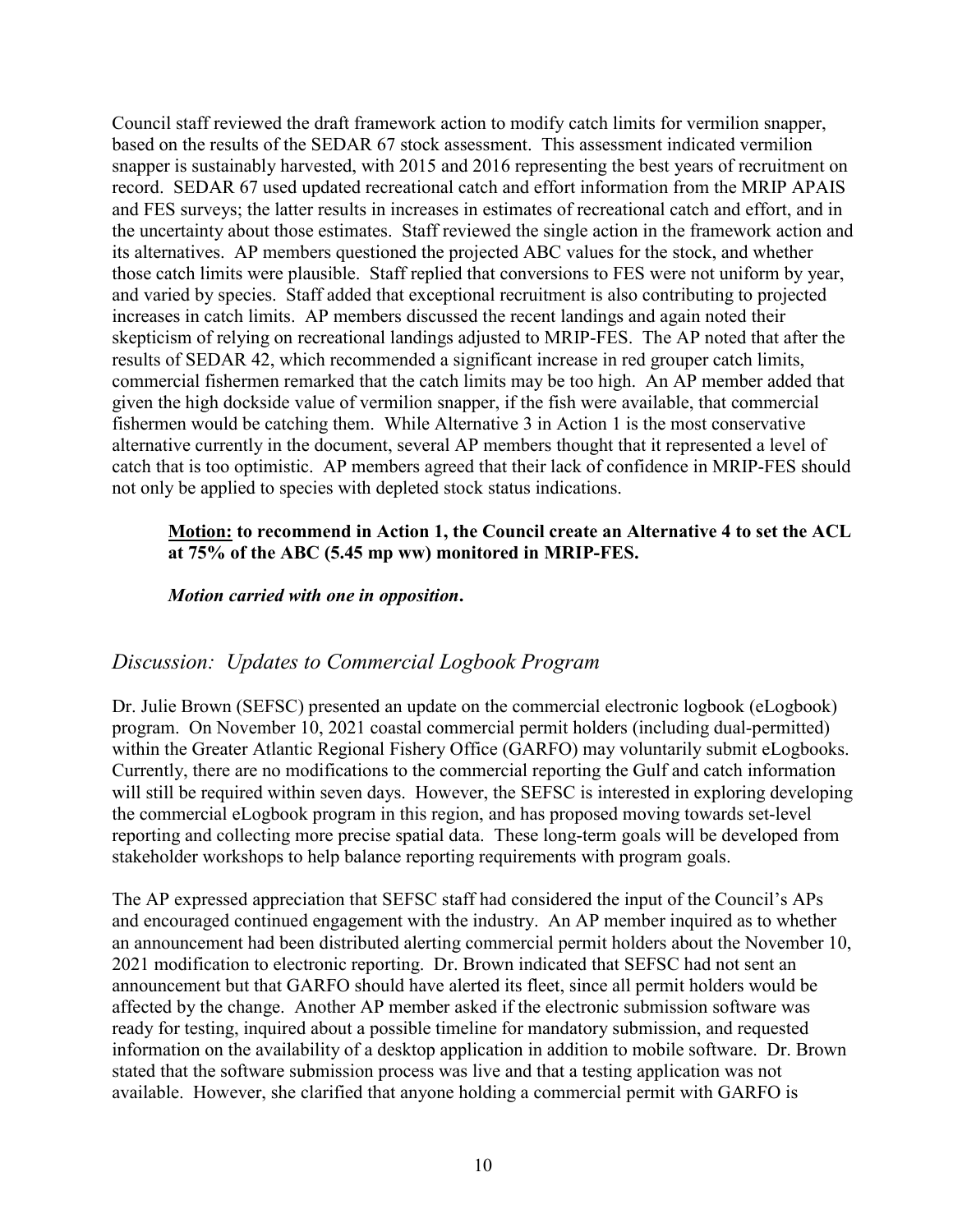encouraged to begin working with the new eLogbook. Currently, eTrips is the only application that allows for dual compliance options between GARFO and the SEFSC. She continued that mandatory reporting would not be implemented for some time, as the SEFSC generally aims for a voluntary period (a minimum of one year) to smooth out any potential issues with the program. The eLogbook is accessible on a desktop via webpage. SEFSC staff indicated that a policy document creating an analogous electronic form of the existing paper form could work through the Council process first before addressing possible additional data collection fields needed to achieve long-term program goals.

## *Public Comment*

Mr. Zachary Istre requested future mandatory reporting for all recreational fishermen in the Gulf so that more accurate data are provided for Gulf fisheries, and asked if his request was feasible. Council staff responded that it is theoretically possible to require recreational mandatory reporting; however, the infrastructure required for this endeavor would require considerable effort and a long-term commitment to allocation of resources. Mr. Istre commented that he anticipated the reporting to be a long-term project, but thought it the only way to gather more accurate data and would be feasible considering currently available technology. He realized the idea may be unfavorable but thought it necessary. AP members commented that everyone wants to see better data but until then, getting the word out about current fisheries data collection applications is beneficial and imperative.

## *Other Business*

## Retention of Reef Fish by Captain and Crew

Captain Josh Ellender stated that the captain and crew of for-hire vessels fishing for reef fish cannot retain a recreational bag limit. Capt. Ellender thought that it was unfair to limit these individuals in this manner. Staff clarified that this restriction applied only to red snapper. Other AP members remarked that the original limitation on captain and crew for red snapper was an effort to extend the fishing season. AP members also noted that federally permitted for-hire vessels must adhere to the more restrictive of the state and federal for-hire fishing regulations.

### Cooperative Monitoring of Ecosystem Stressors in the Gulf of Mexico

Dr. Brendan Turley (University of Miami) presented ongoing work in the Gulf on cooperative monitoring of ecosystem stressors. This research has been supported by state and federal partners and fishing associations. Marine ecosystems face an increasing number and intensity of stressors, and measurement of these stressors is lacking. Surveys can only cover so much space and time, and at best sample once every couple of months. In this manner, fishermen can help fill gaps in knowledge. An example of fishermen being instrumental in informing the spatial and temporal effects of these stressors is with red tide on the west Florida shelf. Fishermen collaborators reported red tide and other algae while fishing offshore, and provided the locations of these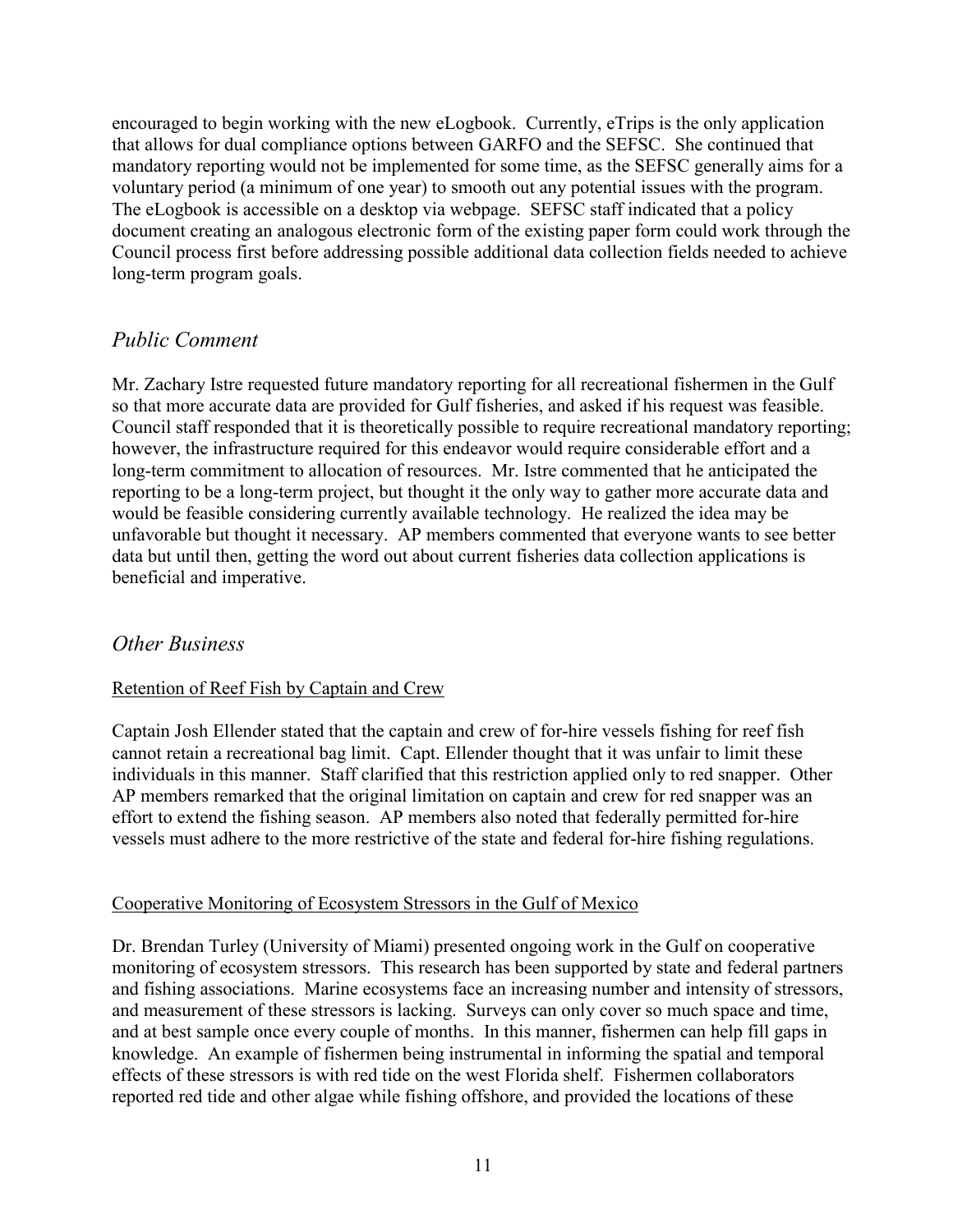observations to researchers who could then go and collect samples. In a more hands-on example, fishermen directly assisted scientists by collecting samples over known grouper habitats, thereby filling a gap in knowledge about red tide over those habitats. With respect to red grouper, this work resulted in a less conservative catch limit, reflective of the estimated mortality from red tide. In the future, Dr. Turley's team wants to expand water quality monitoring, build a network of communication among fishermen, integrate additional NOAA and FWC data, track red tide with satellites (remote sensing), and nowcast/forecast hypoxia events.

### Leasing Federal Commercial Fishing Permits

Mr. Martin Fisher discussed creating the ability for a federal commercial permit holder to lease a permit to a vessel that does not currently have a federal commercial permit attached. Mr. Fisher noted that a permit cannot be attached to a vessel with a federal commercial permit in the name of another entity.

### **Motion: The GMFMC's Reef Fish AP recommends that the Council initiate an action to allow the leasing of federal commercial fishery permits from one entity/vessel owner, directly to another entity/vessel owner.**

### *Motion carried with four abstentions***.**

## Modification of the Commercial Gray Triggerfish Trip Limit

Capt. Buddy Guindon discussed increasing the federal commercial trip limit for gray triggerfish to between 32 and 40 fish per trip to increase the probability of the commercial sector catching the commercial allocation.

## **Motion: To raise the commercial triggerfish trip limit to 32-40 fish.**

### *Motion carried unanimously***.**

### Recreational Data Collection Program

Capt. Buddy Guindon discussed the creation of a formal and mandatory recreational data collection program. He thought that a mobile application-based system, such as or similar to iSnapper, may be an appropriate method. Another AP member thought that implementation of such a program may be better facilitated by the Gulf States, and may need to be implemented in stages. Another AP member asked if such a system would replace the current state data collection programs. Capt. Guindon replied that he did not want to see any state data collection program collecting valuable data end.

**Motion: To recommend the Council establish a more real time data collection system for the private recreational sector and have it implemented in a mandatory way within the next three years.**

### *Motion carried with one in opposition***.**